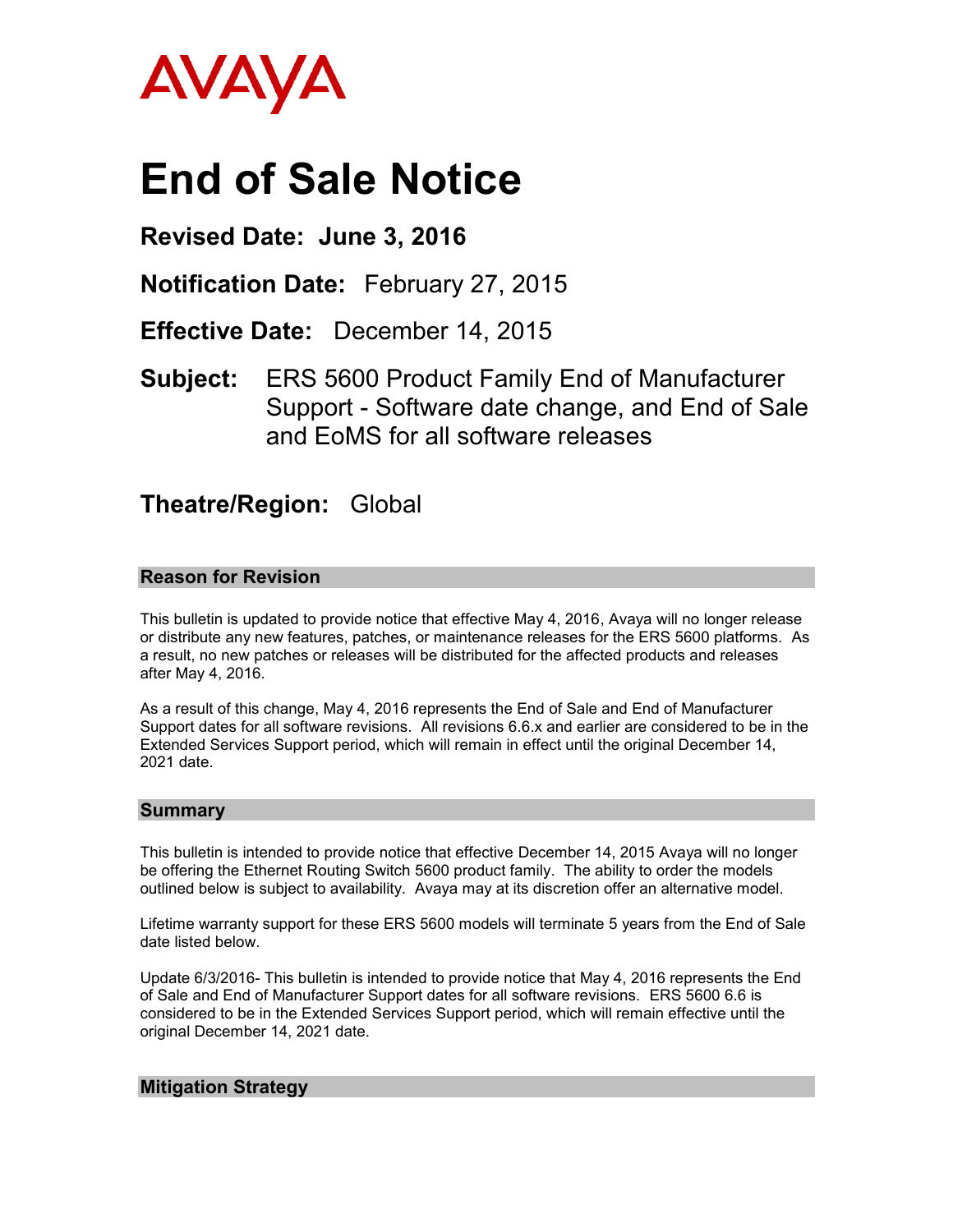

The feature compatible successors to the 5600 platforms are the ERS5900 platforms, which are now generally available. The ERS5900 platforms support advanced functionality such as SPF+ (10G), 802.11at (PoE+), and Avaya Shortest Path Bridging, which are not supported with the ERS 5600 platforms.

Note that the ERS5900 platforms will not stack with the ERS5600 platforms. Customers needing to expand existing networks may look to deploy new stacks using ERS5900 platforms, while consolidating existing ERS5600 platforms into existing stacks.

Ultimately customers should work with their Avaya representative to determine the optimal solution to meet their networking needs.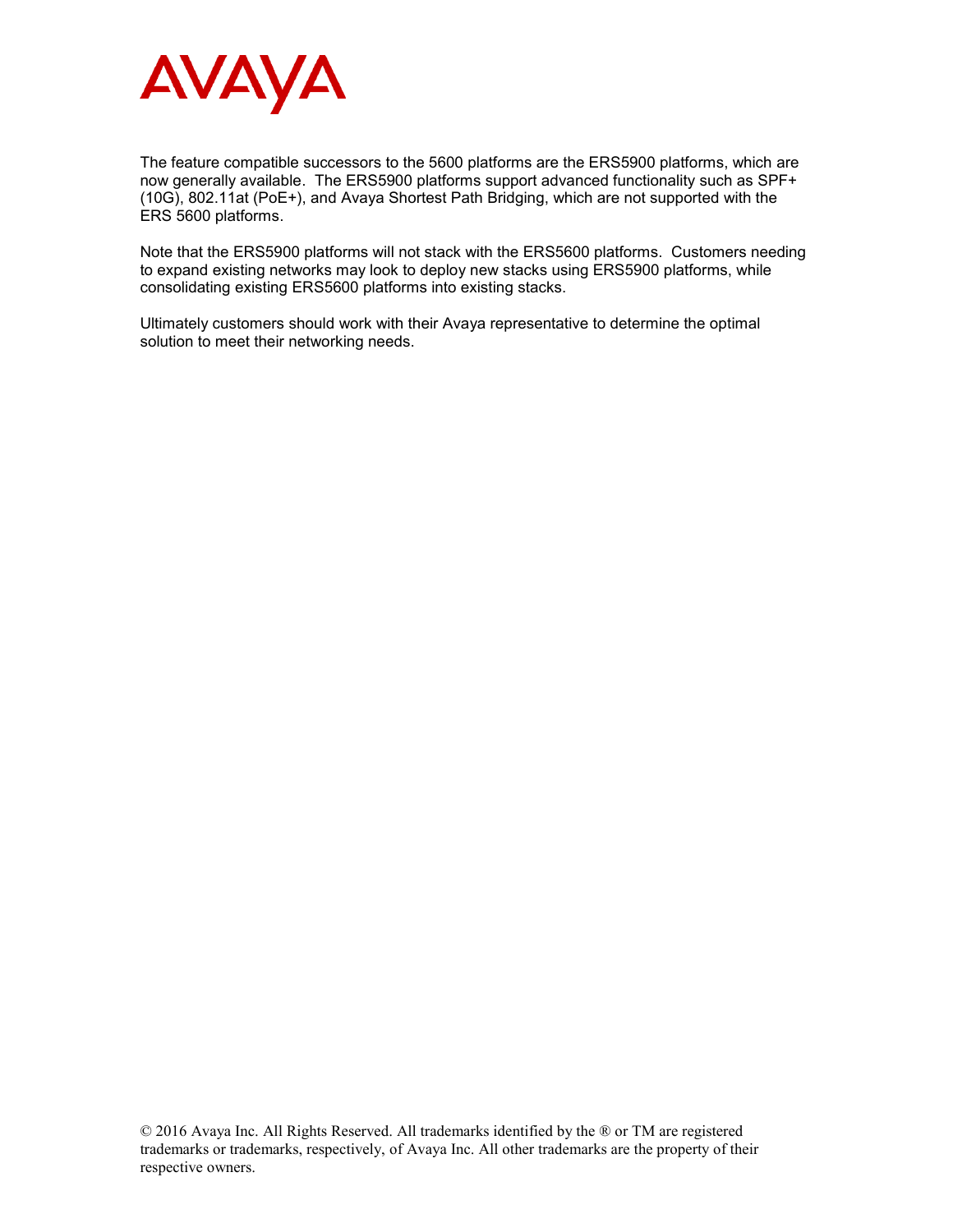

## **Discontinued Order Codes**

#### **Discontinued Order Codes**

| Order Code   | Description                                                                                                                                                                                                                                                  |  |
|--------------|--------------------------------------------------------------------------------------------------------------------------------------------------------------------------------------------------------------------------------------------------------------|--|
| AL1001011-E5 | Ethernet Routing Switch 5698TFD-PWR with 96 10/100/1000 IEEE 802.3af PoE ports, 6<br>shared SFP ports, 2 XFP ports, 1000W DC PS, 1.5 foot Stacking Cable., and Base Software<br>License Kit (See Note 1). (EUED RoHS 5/6 compliant). DC connector included   |  |
| AL1001012-E5 | Ethernet Routing Switch 5698TFD with 96 10/100/1000 ports, 6 shared SFP ports, 2 XFP<br>ports, 300W DC PS, 1.5 foot Stacking Cable., and Base Software License Kit (See Note 1).<br>(EUED RoHS 5/6 compliant). DC connector included                         |  |
| AL1001013-E5 | Ethernet Routing Switch 5650TD-PWR with 48 10/100/1000 IEEE 802.3af PoE ports, 2 XFP<br>ports, 1000W DC PS, 1.5 foot Stacking Cable., and Base Software License Kit (See Note 1).<br>(EUED RoHS 5/6 compliant). DC terminal block included                   |  |
| AL1001014-E5 | Ethernet Routing Switch 5650TD with 48 10/100/1000 ports, 2 XFP ports, 300W DC PS, 1.5<br>foot Stacking Cable., and Base Software License Kit (See Note 1). (EUED RoHS 5/6<br>compliant). DC terminal block included                                         |  |
| AL1001015-E5 | Ethernet Routing Switch 5632FD with 24 SFP ports, 8 XFP ports, 300W DC PS, 1.5 foot<br>Stacking Cable., and Base Software License Kit (See Note 1). (EUED RoHS 5/6 compliant).<br>DC terminal block included                                                 |  |
| AL1001A11-E5 | Ethernet Routing Switch 5698TFD-PWR with 96 10/100/1000 IEEE 802.3af PoE ports, 6<br>shared SFP ports, 2 XFP ports, 1000W AC PS, 1.5 foot Stacking Cable., and Base Software<br>License Kit (See Note 1). (EUED RoHS 5/6 compliant). No Power Cord.          |  |
| AL1001B11-E5 | Ethernet Routing Switch 5698TFD-PWR with 96 10/100/1000 IEEE 802.3af PoE ports, 6<br>shared SFP ports, 2 XFP ports, 1000W AC PS, 1.5 foot Stacking Cable., and Base Software<br>License Kit (See Note 1). (EUED RoHS 5/6 compliant). EU Power Cord           |  |
| AL1001C11-E5 | Ethernet Routing Switch 5698TFD-PWR with 96 10/100/1000 IEEE 802.3af PoE ports, 6<br>shared SFP ports, 2 XFP ports, 1000W AC PS, 1.5 foot Stacking Cable., and Base Software<br>License Kit (See Note 1). (EUED RoHS 5/6 compliant). UK & Ireland Power Cord |  |
| AL1001D11-E5 | Ethernet Routing Switch 5698TFD-PWR with 96 10/100/1000 IEEE 802.3af PoE ports, 6<br>shared SFP ports, 2 XFP ports, 1000W AC PS, 1.5 foot Stacking Cable., and Base Software<br>License Kit (See Note 1). (EUED RoHS 5/6 compliant). Japan Power Cord        |  |
| AL1001E11-E5 | Ethernet Routing Switch 5698TFD-PWR with 96 10/100/1000 IEEE 802.3af PoE ports, 6<br>shared SFP ports, 2 XFP ports, 1000W AC PS, 1.5 foot Stacking Cable., and Base Software<br>License Kit (See Note 1). (EUED RoHS 5/6 compliant). NA Power Cord           |  |
| AL1001F11-E5 | Ethernet Routing Switch 5698TFD-PWR with 96 10/100/1000 IEEE 802.3af PoE ports, 6<br>shared SFP ports, 2 XFP ports, 1000W AC PS, 1.5 foot Stacking Cable., and Base Software<br>License Kit (See Note 1). (EUED RoHS 5/6 compliant). AU & NZ Power Cord      |  |
| AL1001A12-E5 | Ethernet Routing Switch 5698TFD with 96 10/100/1000 ports, 6 shared SFP ports, 2 XFP<br>ports, 300W AC PS, 1.5 foot Stacking Cable., and Base Software License Kit (See Note 1).<br>(EUED RoHS 5/6 compliant). No Power Cord                                 |  |
| AL1001B12-E5 | Ethernet Routing Switch 5698TFD with 96 10/100/1000 ports, 6 shared SFP ports, 2 XFP<br>ports, 300W AC PS, 1.5 foot Stacking Cable., and Base Software License Kit (See Note 1).<br>(EUED RoHS 5/6 compliant). EU Power Cord                                 |  |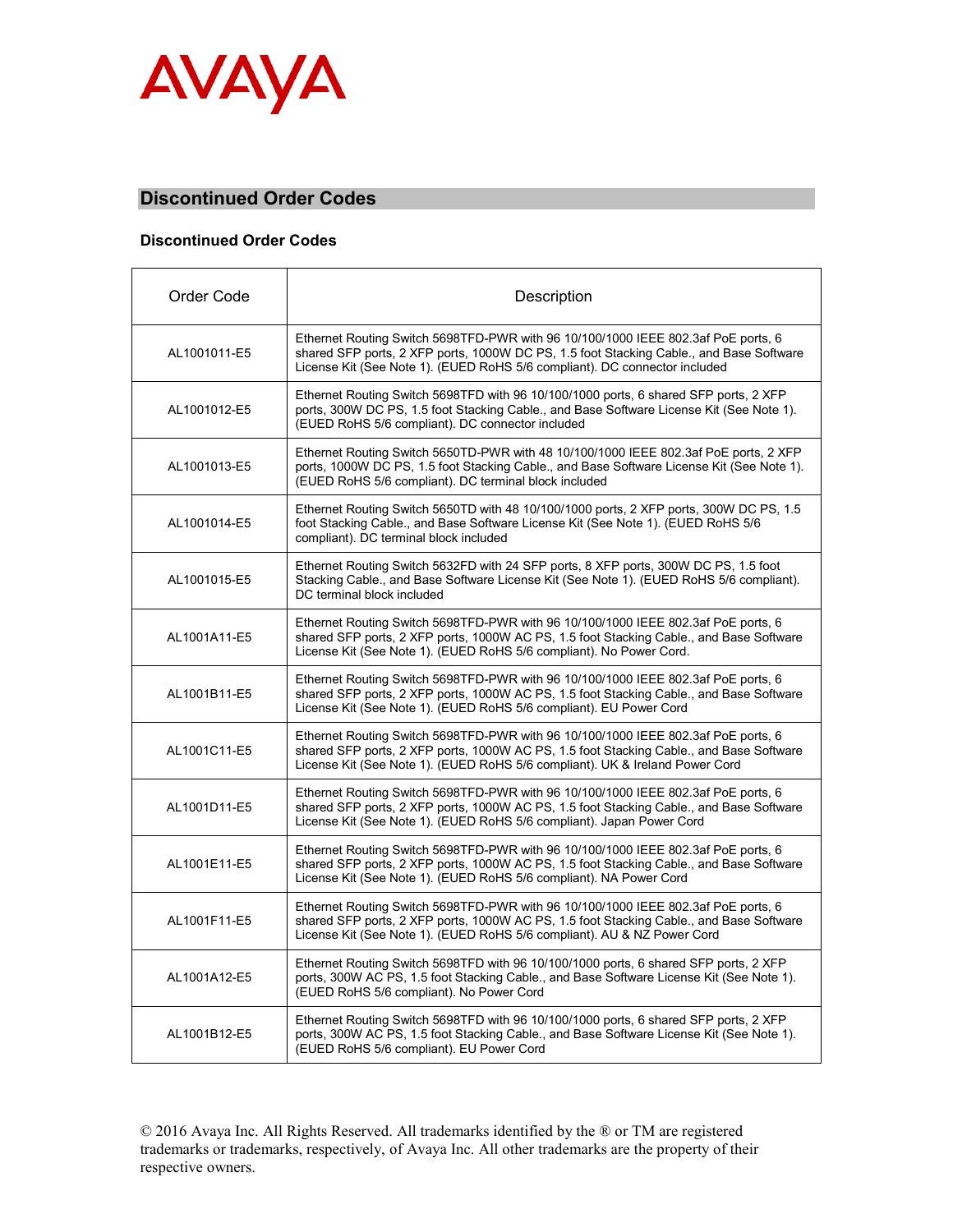

| AL1001C12-E5 | Ethernet Routing Switch 5698TFD with 96 10/100/1000 ports, 6 shared SFP ports, 2 XFP<br>ports, 300W AC PS, 1.5 foot Stacking Cable., and Base Software License Kit (See Note 1).<br>(EUED RoHS 5/6 compliant). UK & Ireland Power Cord |
|--------------|----------------------------------------------------------------------------------------------------------------------------------------------------------------------------------------------------------------------------------------|
| AL1001D12-E5 | Ethernet Routing Switch 5698TFD with 96 10/100/1000 ports, 6 shared SFP ports, 2 XFP<br>ports, 300W AC PS, 1.5 foot Stacking Cable., and Base Software License Kit (See Note 1).<br>(EUED RoHS 5/6 compliant). Japan Power Cord        |
| AL1001E12-E5 | Ethernet Routing Switch 5698TFD with 96 10/100/1000 ports, 6 shared SFP ports, 2 XFP<br>ports, 300W AC PS, 1.5 foot Stacking Cable., and Base Software License Kit (See Note 1).<br>(EUED RoHS 5/6 compliant). NA Power Cord           |
| AL1001F12-E5 | Ethernet Routing Switch 5698TFD with 96 10/100/1000 ports, 6 shared SFP ports, 2 XFP<br>ports, 300W AC PS, 1.5 foot Stacking Cable., and Base Software License Kit (See Note 1).<br>(EUED RoHS 5/6 compliant). AU & NZ Power Cord      |
| AL1001A13-E5 | Ethernet Routing Switch 5650TD-PWR with 48 10/100/1000 IEEE 802.3af PoE ports, 2 XFP<br>ports, 600W AC PS, 1.5 foot Stacking Cable., and Base Software License Kit (See Note 1).<br>(EUED RoHS 5/6 compliant). No Power Cord           |
| AL1001B13-E5 | Ethernet Routing Switch 5650TD-PWR with 48 10/100/1000 IEEE 802.3af PoE ports, 2 XFP<br>ports, 600W AC PS, 1.5 foot Stacking Cable., and Base Software License Kit (See Note 1).<br>(EUED RoHS 5/6 compliant). EU Power Cord           |
| AL1001C13-E5 | Ethernet Routing Switch 5650TD-PWR with 48 10/100/1000 IEEE 802.3af PoE ports, 2 XFP<br>ports, 600W AC PS, 1.5 foot Stacking Cable., and Base Software License Kit (See Note 1).<br>(EUED RoHS 5/6 compliant). UK & Ireland Power Cord |
| AL1001D13-E5 | Ethernet Routing Switch 5650TD-PWR with 48 10/100/1000 IEEE 802.3af PoE ports, 2 XFP<br>ports, 600W AC PS, 1.5 foot Stacking Cable., and Base Software License Kit (See Note 1).<br>(EUED RoHS 5/6 compliant). Japan Power Cord        |
| AL1001E13-E5 | Ethernet Routing Switch 5650TD-PWR with 48 10/100/1000 IEEE 802.3af PoE ports, 2 XFP<br>ports, 600W AC PS, 1.5 foot Stacking Cable., and Base Software License Kit (See Note 1).<br>(EUED RoHS 5/6 compliant). NA Power Cord           |
| AL1001F13-E5 | Ethernet Routing Switch 5650TD-PWR with 48 10/100/1000 IEEE 802.3af PoE ports, 2 XFP<br>ports, 600W AC PS, 1.5 foot Stacking Cable., and Base Software License Kit (See Note 1).<br>(EUED RoHS 5/6 compliant). AU & NZ Power Cord      |
| AL1001A14-E5 | Ethernet Routing Switch 5650TD with 48 10/100/1000 ports, 2 XFP ports, 300W AC PS, 1.5<br>foot Stacking Cable., and Base Software License Kit (See Note 1). (EUED RoHS 5/6<br>compliant). No Power Cord                                |
| AL1001B14-E5 | Ethernet Routing Switch 5650TD with 48 10/100/1000 ports, 2 XFP ports, 300W AC PS, 1.5<br>foot Stacking Cable., and Base Software License Kit (See Note 1). (EUED RoHS 5/6<br>compliant). EU Power Cord                                |
| AL1001C14-E5 | Ethernet Routing Switch 5650TD with 48 10/100/1000 ports, 2 XFP ports, 300W AC PS, 1.5<br>foot Stacking Cable., and Base Software License Kit (See Note 1). (EUED RoHS 5/6<br>compliant). UK & Ireland Power Cord                      |
| AL1001D14-E5 | Ethernet Routing Switch 5650TD with 48 10/100/1000 ports, 2 XFP ports, 300W AC PS, 1.5<br>foot Stacking Cable., and Base Software License Kit (See Note 1). (EUED RoHS 5/6<br>compliant). Japan Power Cord                             |
| AL1001E14-E5 | Ethernet Routing Switch 5650TD with 48 10/100/1000 ports, 2 XFP ports, 300W AC PS, 1.5<br>foot Stacking Cable., and Base Software License Kit (See Note 1). (EUED RoHS 5/6<br>compliant). NA Power Cord                                |
| AL1001F14-E5 | Ethernet Routing Switch 5650TD with 48 10/100/1000 ports, 2 XFP ports, 300W AC PS, 1.5<br>foot Stacking Cable., and Base Software License Kit (See Note 1). (EUED RoHS 5/6<br>compliant). AU & NZ Power Cord                           |
| AL1001A15-E5 | Ethernet Routing Switch 5632FD with 24 SFP ports, 8 XFP ports, 300W AC PS, 1.5 foot<br>Stacking Cable., and Base Software License Kit (See Note 1). (EUED RoHS 5/6 compliant).<br>No Power Cord                                        |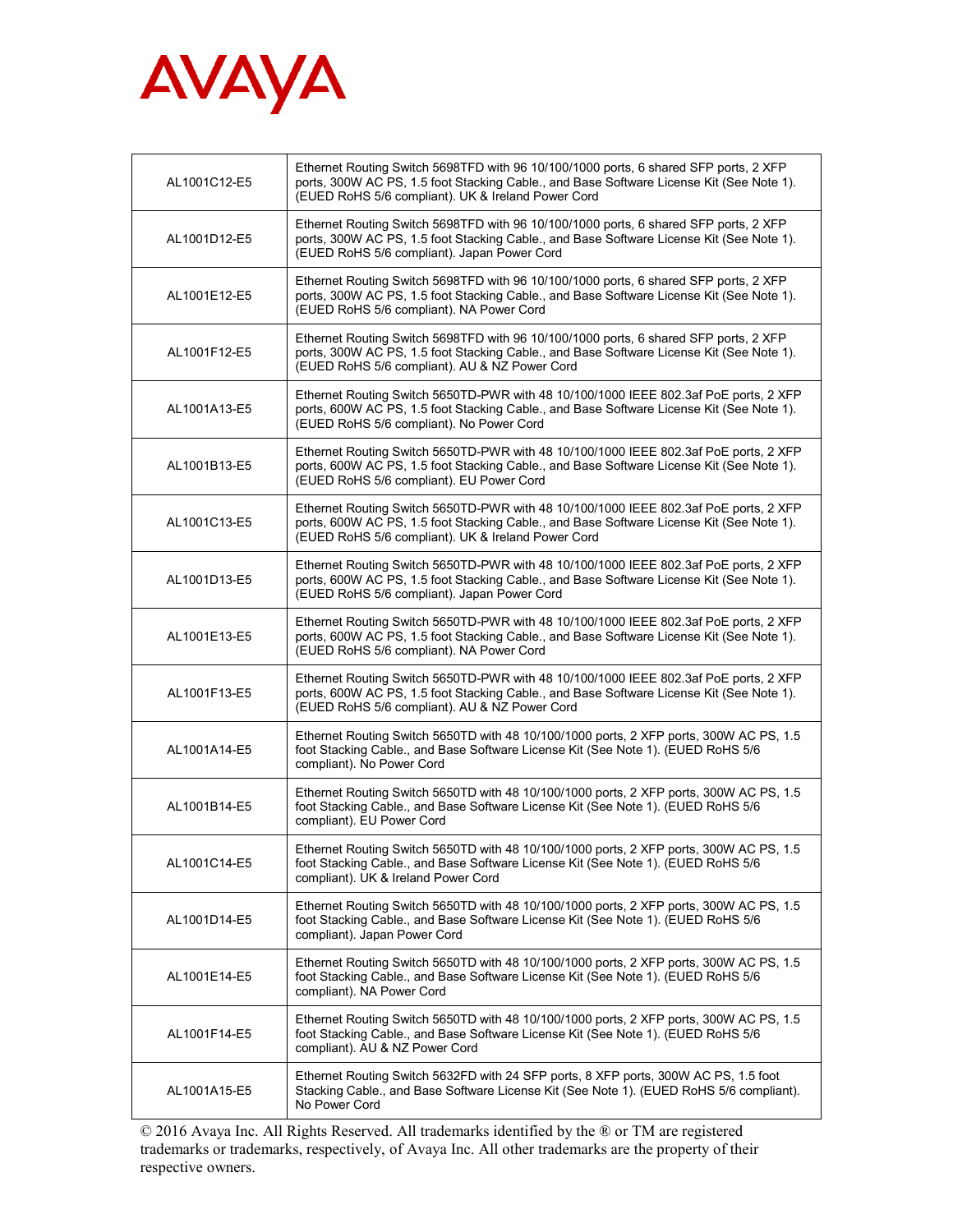

| AL1001B15-E5 | Ethernet Routing Switch 5632FD with 24 SFP ports, 8 XFP ports, 300W AC PS, 1.5 foot<br>Stacking Cable., and Base Software License Kit (See Note 1). (EUED RoHS 5/6 compliant).<br><b>EU Power Cord</b>    |
|--------------|-----------------------------------------------------------------------------------------------------------------------------------------------------------------------------------------------------------|
| AL1001C15-E5 | Ethernet Routing Switch 5632FD with 24 SFP ports, 8 XFP ports, 300W AC PS, 1.5 foot<br>Stacking Cable., and Base Software License Kit (See Note 1). (EUED RoHS 5/6 compliant).<br>UK & Ireland Power Cord |
| AL1001D15-E5 | Ethernet Routing Switch 5632FD with 24 SFP ports, 8 XFP ports, 300W AC PS, 1.5 foot<br>Stacking Cable., and Base Software License Kit (See Note 1). (EUED RoHS 5/6 compliant).<br>Japan Power Cord        |
| AL1001E15-E5 | Ethernet Routing Switch 5632FD with 24 SFP ports, 8 XFP ports, 300W AC PS, 1.5 foot<br>Stacking Cable., and Base Software License Kit (See Note 1). (EUED RoHS 5/6 compliant).<br>NA Power Cord           |
| AL1001F15-E5 | Ethernet Routing Switch 5632FD with 24 SFP ports, 8 XFP ports, 300W AC PS, 1.5 foot<br>Stacking Cable., and Base Software License Kit (See Note 1). (EUED RoHS 5/6 compliant).<br>AU & NZ Power Cord      |
| AL2011013-E6 | Console cable for use with Ethernet Switches and Ethernet Routing Switches. (EUED RoHS<br>6/6 compliant).                                                                                                 |
| AL1011002-E6 | Replacement rack-mount brackets for Ethernet Routing Switch 5632FD switches (EUED<br>RoHS 6/6 compliant)                                                                                                  |
| AL1011003-E6 | Replacement rack-mount brackets for Ethernet Routing Switch 5698TFD-PWR and 5698TFD<br>switches (EUED RoHS 6/6 compliant)                                                                                 |
| AL2018024-E6 | Ethernet Routing Switch 5600 family 18-inch stack cable (EUED RoHS 6/6 compliant)                                                                                                                         |
| AL2018025-E6 | Ethernet Routing Switch 5600 family 3-foot stack cable (EUED RoHS 6/6 compliant)                                                                                                                          |
| AL2018026-E6 | Ethernet Routing Switch 5600 family 10-foot stack cable (EUED RoHS 6/6 compliant)                                                                                                                         |
| AL2018027-E6 | Ethernet Routing Switch 5600 family 5-meter stack cable (EUED RoHS 6/6 compliant)                                                                                                                         |
| AL1905004-E5 | Ethernet Routing Switch 5600 redundant 1000W DC power supply. For use in the<br>ERS5698TFD-PWR and 5650TD-PWR. (EUED RoHS 5/6 compliant). DC connector included                                           |
| AL1905A01-E5 | Ethernet Routing Switch 5600 and VSP4000 redundant 300W DC power supply. For use in<br>the ERS5698TFD, 5650TD, 5632FD, and VSP4850GTS. (EUED RoHS 5/6 compliant). DC<br>connector included                |
| AL1905A02-E5 | Ethernet Routing Switch 5600 redundant 1000W AC power supply. For use in the<br>ERS5698TFD-PWR. (EUED RoHS 5/6 compliant). No Power Cord                                                                  |
| AL1905A03-E5 | Ethernet Routing Switch 5600 redundant 600W AC power supply. For use in the<br>ERS5650TD-PWR. (EUED RoHS 5/6 compliant). No Power Cord                                                                    |
| AL1905B01-E5 | Ethernet Routing Switch 5600 redundant 300W AC power supply. For use in the 5698TFD,<br>5650TD, and 5632FD. (EUED RoHS 5/6 compliant). No Power Cord                                                      |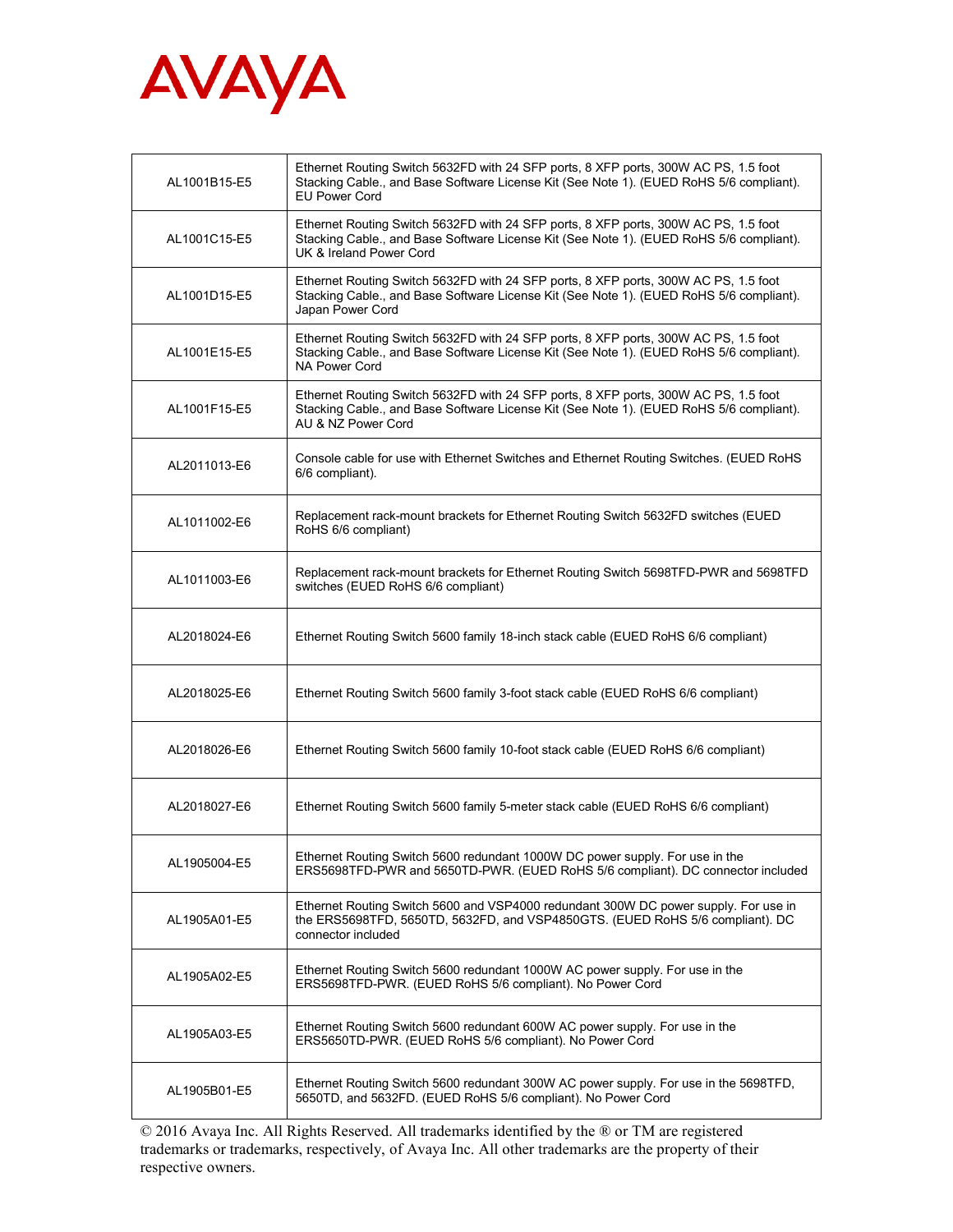

| AL1905B02-E5 | Ethernet Routing Switch 5600 redundant 1000W AC power supply. For use in the<br>ERS5698TFD-PWR. (EUED RoHS 5/6 compliant). EU Power Cord                       |
|--------------|----------------------------------------------------------------------------------------------------------------------------------------------------------------|
| AL1905B03-E5 | Ethernet Routing Switch 5600 redundant 600W AC power supply. For use in the<br>ERS5650TD-PWR. (EUED RoHS 5/6 compliant). EU Power Cord                         |
| AL1905C01-E5 | Ethernet Routing Switch 5600 redundant 300W AC power supply. For use in the 5698TFD,<br>5650TD, and 5632FD. (EUED RoHS 5/6 compliant). EU Power Cord           |
| AL1905C02-E5 | Ethernet Routing Switch 5600 redundant 1000W AC power supply. For use in the<br>ERS5698TFD-PWR. (EUED RoHS 5/6 compliant). UK & Ireland Power Cord             |
| AL1905C03-E5 | Ethernet Routing Switch 5600 redundant 600W AC power supply. For use in the<br>ERS5650TD-PWR. (EUED RoHS 5/6 compliant). UK & Ireland Power Cord               |
| AL1905D01-E5 | Ethernet Routing Switch 5600 redundant 300W AC power supply. For use in the 5698TFD,<br>5650TD, and 5632FD. (EUED RoHS 5/6 compliant). UK & Ireland Power Cord |
| AL1905D02-E5 | Ethernet Routing Switch 5600 redundant 1000W AC power supply. For use in the<br>ERS5698TFD-PWR. (EUED RoHS 5/6 compliant). Japan Power Cord                    |
| AL1905D03-E5 | Ethernet Routing Switch 5600 redundant 600W AC power supply. For use in the<br>ERS5650TD-PWR. (EUED RoHS 5/6 compliant). Japan Power Cord                      |
| AL1905E01-E5 | Ethernet Routing Switch 5600 redundant 300W AC power supply. For use in the 5698TFD,<br>5650TD, and 5632FD. (EUED RoHS 5/6 compliant). Japan Power Cord        |
| AL1905E02-E5 | Ethernet Routing Switch 5600 redundant 1000W AC power supply. For use in the<br>ERS5698TFD-PWR. (EUED RoHS 5/6 compliant). NA Power Cord                       |
| AL1905E03-E5 | Ethernet Routing Switch 5600 redundant 600W AC power supply. For use in the<br>ERS5650TD-PWR. (EUED RoHS 5/6 compliant). NA Power Cord                         |
| AL1905F01-E5 | Ethernet Routing Switch 5600 redundant 300W AC power supply. For use in the 5698TFD,<br>5650TD, and 5632FD. (EUED RoHS 5/6 compliant). NA Power Cord           |
| AL1905F02-E5 | Ethernet Routing Switch 5600 redundant 1000W AC power supply. For use in the<br>ERS5698TFD-PWR. (EUED RoHS 5/6 compliant). AU & NZ Power Cord                  |
| AL1905F03-E5 | Ethernet Routing Switch 5600 redundant 600W AC power supply. For use in the<br>ERS5650TD-PWR. (EUED RoHS 5/6 compliant). AU & NZ Power Cord                    |

## **Schedule**